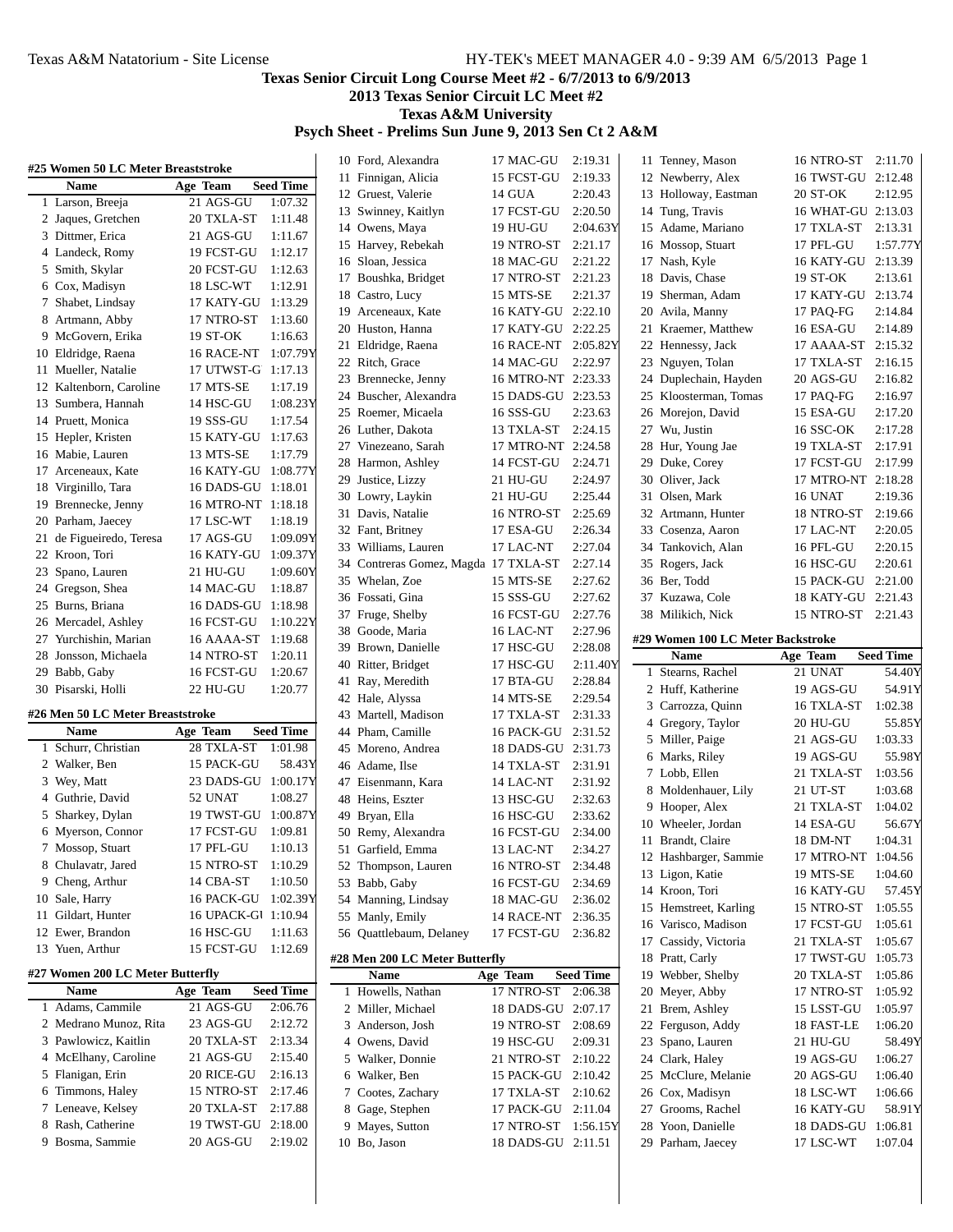#### **Texas Senior Circuit Long Course Meet #2 - 6/7/2013 to 6/9/2013**

**2013 Texas Senior Circuit LC Meet #2**

**Texas A&M University**

#### **Psych Sheet - Prelims Sun June 9, 2013 Sen Ct 2 A&M**

|    | #29  (Women 100 LC Meter Backstroke) |                         |                    | 18 Sellers, Chase         | 16 LAC-NT           | 1:02.31          |    | 40 Kaltenborn, Caroline  | 17 MTS-SE           | 2:10.63Y         |
|----|--------------------------------------|-------------------------|--------------------|---------------------------|---------------------|------------------|----|--------------------------|---------------------|------------------|
|    | 30 Reed, Laine                       | 17 TXLA-ST              | 1:07.24            | 19 Sale, Harry            | 16 PACK-GU          | 1:02.32          |    | 41 Donovan, Colleen      | 21 HU-GU            | 2:10.72Y         |
|    | 31 Clark, Casey                      | 20 RICE-GU              | 1:07.31            | 20 Thomas, Zach           | 17 NTRO-ST          | 1:02.39          |    | 42 Shabet, Lindsay       | 17 KATY-GU          | 2:28.08          |
|    | 32 Miller, Jaimie                    | 17 DADS-GU 1:07.71      |                    | 21 Hendricks, Kyle        | 17 PACK-GU 1:02.40  |                  |    | 43 Pruett, Monica        | 19 SSS-GU           | 2:28.09          |
|    | 33 Berry, Sheridan                   | 16 MTS-SE               | 1:07.72            | 22 Wozencraft, Cooper     | 14 DADS-GU 1:02.51  |                  | 44 | Quentin, Asia            | 16 FCST-GU          | 2:28.52          |
|    | 34 Barney, Regan                     | 14 NTRO-ST              | 1:07.81            | 23 Ashley, Anthony        | 16 WHAT-GU 1:02.99  |                  | 45 | Macgregor, Catriona      | 14 TXLA-ST          | 2:28.53          |
|    | 35 Eisenmann, Kara                   | 14 LAC-NT               | 1:00.11Y           | 24 Elder, Tomas           | 17 SSC-OK           | 1:03.17          |    | 46 Gregson, Shea         | 14 MAC-GU           | 2:28.60          |
|    | 36 Tan, Sydney                       | 17 NTRO-ST              | 1:00.17Y           | 25 Kuzawa, Carson         | 18 KATY-GU 1:03.21  |                  |    | 47 Nightingale, Emily    | 19 MTRO-NT 2:28.66  |                  |
|    | 37 Moreno, Andrea                    | 18 DADS-GU 1:00.22Y     |                    | 26 Whiteman, Gus          | 15 NTRO-ST 1:03.26  |                  |    | 48 Barney, Regan         | 14 NTRO-ST          | 2:28.70          |
|    | 38 de Figueiredo, Maria              | 15 AGS-GU               | 1:00.23Y           | 27 Robinson, Alex         | 14 UNMTS-S1 1:03.31 |                  | 49 | Adame, Ilse              | 14 TXLA-ST          | 2:28.70          |
|    | 39 Quentin, Asia                     | 16 FCST-GU              | 1:08.21            | 28 Erdmann, Gavin         | 17 KATY-GU 1:03.44  |                  |    | 50 Mabie, Lauren         | 13 MTS-SE           | 2:28.76          |
|    | 40 Konicke, Marissa                  | 19 RICE-GU              | 1:08.21            | 29 McCauley, Jacob        | 16 MAC-GU           | 1:03.71          |    | 51 Harvey, Rebekah       | 19 NTRO-ST          | 2:28.91          |
|    | 41 Marrow, Lillian                   | 21 RICE-GU              | 1:08.41            | 30 Roy, Justin            | 14 WHAT-GU 1:04.17  |                  |    | 52 Boushka, Bridget      | 17 NTRO-ST          | 2:29.30          |
|    | 42 Underdahl, Sofie                  | 15 MTRO-NT 1:08.46      |                    | 31 McAnany, Clay          | 17 AAAA-ST 1:04.19  |                  |    | 53 Fossati, Gina         | 15 SSS-GU           | 2:11.94Y         |
|    | 43 Ward, Ashley                      | 16 LAC-NT               | 1:08.63            | 32 Roberts, Barrett       | 15 FCST-GU          | 1:04.95          |    | 54 Jonsson, Michaela     | 14 NTRO-ST          | 2:29.49          |
|    | 44 Virginillo, Dawn                  | 18 DADS-GU              | 1:08.71            | 33 Sherman, Adam          | 17 KATY-GU 1:04.96  |                  |    | 55 Blanchard, Lindsey    | 14 MTRO-NT 2:12.07Y |                  |
|    | 45 Ibanez Lopez, Liliana             | 22 AGS-GU               | 1:08.73            | 34 Cornish, Jack          | 16 NTRO-ST 1:05.23  |                  |    | 56 Hepler, Kristen       | 15 KATY-GU 2:29.58  |                  |
|    | 46 Lupton, Lexie                     | 16 ESA-GU               | 1:08.85            | 35 Calderwood, Jack       | 15 DADS-GU 1:05.27  |                  |    | 57 Arceneaux, Kate       | 16 KATY-GU 2:30.02  |                  |
|    | 47 Gurley, Jamie                     | 17 PAQ-FG               | 1:00.901           |                           |                     |                  | 58 | Underdahl, Sofie         | 15 MTRO-NT 2:30.20  |                  |
| 48 | Weber, Delia                         | 16 KATY-GU              | 1:09.04            | #32 Women 200 LC Meter IM |                     |                  |    | 59 Whelan, Zoe           | 15 MTS-SE           | 2:12.67Y         |
| 49 | Sanchez, Gaby                        | 17 MTS-SE               | 1:09.20            | <b>Name</b>               | Age Team            | <b>Seed Time</b> | 60 | Burns, Briana            | 16 DADS-GU 2:12.80Y |                  |
|    | 50 Fose, Blair                       | 16 ESA-GU               | 1:09.23            | 1 Henry, Sarah            | 21 AGS-GU           | 1:56.22Y         |    | 61 Grooms, Rachel        | 16 KATY-GU 2:30.42  |                  |
|    | 51 Pham, Camille                     | 16 PACK-GU              | 1:09.53            | 2 Dittmer, Erica          | 21 AGS-GU           | 2:15.86          |    | 62 Haden, Reilly         | 16 AGS-GU           | 2:30.62          |
|    | 52 Brosnan, Seanbenet                | 15 MTS-SE               | 1:09.55            | 3 Stearns, Rachel         | 21 UNAT             | 2:00.80Y         |    | 63 Ho, Lyndie            | 15 LAC-NT           | 2:30.67          |
|    | 53 Sullins, Carlie                   | 17 MAC-GU               | 1:09.62            | 4 Cassidy, Victoria       | 21 TXLA-ST          | 2:18.52          |    | 64 Gregson, Shayne       | 15 MAC-GU           | 2:30.83          |
|    | 54 Straight, Madison                 | 17 LAC-NT               | 1:09.65            | 5 Landeck, Romy           | 19 FCST-GU          | 2:02.44Y         |    | 65 Strohmeyer, Sammi     | 18 NTRO-ST          | 2:31.12          |
|    | 55 Gregson, Shayne                   | 15 MAC-GU               | 1:09.68            | 6 Cox, Madisyn            | 18 LSC-WT           | 2:18.89          |    | 66 Kriger, Rachel        | 13 MTS-SE           | 2:31.33          |
|    | 56 Allen, Mallori                    | 15 MTRO-NT 1:09.72      |                    | 7 Oliver, Meredith        | 19 MTRO-NT 2:19.35  |                  |    | 67 Ritter, Bridget       | 17 HSC-GU           | 2:31.58          |
|    | 57 Field, Joy                        | 14 MAC-GU               | 1:10.05            | 8 Adams, Cammile          | 21 AGS-GU           | 2:19.55          |    | 68 Hale, Alyssa          | 14 MTS-SE           | 2:31.84          |
|    | 58 Vinezeano, Sarah                  | 17 MTRO-NT 1:10.32      |                    | 9 Smith, Skylar           | 20 FCST-GU          | 2:19.77          |    | 69 Smith, Megan          | 18 MTRO-NT 2:31.85  |                  |
|    |                                      |                         |                    | 10 Artmann, Abby          | 17 NTRO-ST          | 2:20.01          |    | 70 Yurchishin, Marian    | 16 AAAA-ST 2:32.14  |                  |
|    | 59 Araujo, Lilly                     | 15 SSS-GU               | 1:10.33            | 11 Larson, Breeja         | 21 AGS-GU           | 2:20.45          |    | 71 Hepler, Melissa       | 17 KATY-GU 2:32.20  |                  |
|    | 60 Erzal, Morgan                     | 16 NTRO-ST              | 1:10.50            | 12 Miller, Paige          | 21 AGS-GU           | 2:20.71          |    | 72 Konicke, Marissa      | 19 RICE-GU          | 2:32.27          |
|    | 61 Mahoney, Claire                   | 15 NTRO-ST 1:10.89      |                    | 13 Carrozza, Quinn        | 16 TXLA-ST          | 2:21.15          |    |                          |                     | 2:32.52          |
|    | 62 Partridge, Emma                   | 18 DADS-GU 1:10.98      |                    | 14 McElhany, Caroline     | 21 AGS-GU           | 2:21.40          |    | 73 Manly, Emily          | 14 RACE-NT          |                  |
|    | 63 Pecha, Emma Grace                 | 15 MTS-SE               | 1:10.99            | 15 Marks, Riley           | 19 AGS-GU           | 2:05.00Y         |    | 74 Fose, Blair           | 16 ESA-GU           | 2:32.58          |
|    | 64 Nightingale, Emily                | 19 MTRO-NT 1:11.40      |                    | 16 Pawlowicz, Kaitlin     | 20 TXLA-ST          | 2:21.91          |    | 75 Marrow, Lillian       | 21 RICE-GU          | 2:32.67          |
|    | 65 Strohmeyer, Sammi                 | 18 NTRO-ST 1:11.74      |                    | 17 Jaques, Gretchen       | 20 TXLA-ST          | 2:22.16          |    | 76 Vetalice, Kelsey      | 16 TWST-GU 2:32.75  |                  |
|    | 66 Allen, Alex                       | 15 WHAT-GU 1:12.01      |                    | 18 Rash, Catherine        | 19 TWST-GU 2:05.67Y |                  |    | 77 Gibson, Sarah         | 18 AAAA-ST 2:32.78  |                  |
|    | 67 Burns, Briana                     | 16 DADS-GU 1:12.07      |                    | 19 Gean, Michelle         | 21 RICE-GU          | 2:22.79          |    | 78 Partridge, Emma       | 18 DADS-GU 2:33.32  |                  |
|    | #30 Men 100 LC Meter Backstroke      |                         |                    | 20 Swinney, Kaitlyn       | 17 FCST-GU          | 2:23.44          | 79 | Sumbera, Hannah          | 14 HSC-GU           | 2:33.43          |
|    | Name                                 | Age Team                | <b>Seed Time</b>   | 21 Brem. Ashlev           | 15 LSST-GU          | 2:23.66          |    | 80 Goode, Maria          | 16 LAC-NT           | 2:33.46          |
|    | 1 Muzek, Mateo                       | 21 AGS-GU               | 50.65Y             | 22 Huston, Hanna          | 17 KATY-GU 2:23.77  |                  |    | 81 Teague, Michaela      | 17 TXLA-ST          | 2:33.73          |
|    | 2 Clifton, Cannon                    | 18 MAC-GU               | 57.52              | 23 Thompson, Lauren       | 16 NTRO-ST 2:24.11  |                  |    | 82 de Figueiredo, Teresa | 17 AGS-GU           | 2:34.06          |
|    | 3 LeMaistre, Ian                     | 19 TXLA-ST              | 58.40              | 24 Yoon, Danielle         | 18 DADS-GU 2:24.37  |                  |    | 83 Ferguson, Addy        | 18 FAST-LE          | 2:34.19          |
|    | 4 Mahlmann, Everett                  | 17 BBSC-GU              | 52.14Y             | 25 Tan, Sydney            | 17 NTRO-ST 2:24.66  |                  |    | #33 Men 200 LC Meter IM  |                     |                  |
|    | 5 McAnany, Cole                      | 16 AAAA-ST              | 52.66Y             | 26 Straight, Madison      | 17 LAC-NT           | 2:24.78          |    | Name                     | Age Team            | <b>Seed Time</b> |
|    | 6 Wu, Justin                         | 16 SSC-OK               | 59.88              | 27 Hashbarger, Sammie     | 17 MTRO-NT 2:25.25  |                  |    | 1 Surhoff, Austin        | 22 TXLA-ST          | 1:59.58          |
|    | 7 Koetting, Sean                     | 21 TXLA-ST              | 1:00.20            | 28 Pitzer, Lauren         | 14 LAC-NT           | 2:25.34          |    | 2 Miller, Michael        | 18 DADS-GU 2:06.95  |                  |
|    | 8 Ber, Todd                          | 15 PACK-GU              | 1:00.51            | 29 Benjamin, Kelli        | 20 AGS-GU           | 2:25.44          |    | 3 Rogers, Grant          | 20 TXLA-ST 2:08.32  |                  |
|    | 9 Richardson, Steven                 | 17 ESA-GU               | 1:00.69            | 30 Davis, Natalie         | 16 NTRO-ST          | 2:25.64          |    | 4 Anderson, Josh         | 19 NTRO-ST 2:08.52  |                  |
|    |                                      |                         |                    | 31 Parham, Jaecey         | 17 LSC-WT           | 2:25.69          |    | 5 Bryant, Sam            | 18 PACK-GU 2:08.96  |                  |
|    | 10 Feehery, Brendan<br>11 Buls, Guy  | 15 LAC-NT<br>20 BBSC-GU | 1:00.71<br>1:00.80 | 32 Brennecke, Jenny       | 16 MTRO-NT 2:26.41  |                  |    | 6 Walker, Ben            | 15 PACK-GU 2:09.75  |                  |
|    |                                      |                         |                    |                           |                     |                  |    |                          |                     |                  |
|    | 12 Nezami, Darian                    | 17 HSC-GU               | 1:00.80            | 33 Domeier, Jordan        | 17 PACK-GU 2:26.51  |                  |    | 7 Duplechain, Hayden     | 20 AGS-GU           | 2:11.92          |
|    | 13 Hudson, David                     | 16 MTRO-NT              | 53.70Y             | 34 Eldridge, Raena        | 16 RACE-NT 2:26.58  |                  |    | 8 Whiteman, Gus          | 15 NTRO-ST          | 1:56.59Y         |
|    | 14 Bertelsman, Justin                | 16 PEAK-GU              | 1:00.83            | 35 Meyer, Abby            | 17 NTRO-ST          | 2:27.25          |    | 9 Hendricks, Kyle        | 17 PACK-GU 2:12.19  |                  |
|    | 15 Cootes, Zachary                   | 17 TXLA-ST              | 53.93Y             | 36 Finnigan, Alicia       | 15 FCST-GU 2:27.55  |                  |    | 10 Cootes, Zachary       | 17 TXLA-ST          | 1:56.89Y         |
|    | 16 Cheng, Stephen                    | 14 LAC-NT               | 53.94Y             | 37 Pratt, Carly           | 17 TWST-GU 2:27.61  |                  |    | 11 Bo, Jason             | 18 DADS-GU 2:12.35  |                  |
|    | 17 Barton, Wil                       | 17 MTS-SE               | 1:02.05            | 38 Spano, Lauren          | 21 HU-GU            | 2:10.39Y         |    | 12 Feehery, Brendan      | 15 LAC-NT           | 2:12.44          |
|    |                                      |                         |                    | 39 Garfield, Emma         | 13 LAC-NT           | 2:27.89          |    | 13 Elder, Tomas          | 17 SSC-OK           | 1:57.21Y         |
|    |                                      |                         |                    |                           |                     |                  |    |                          |                     |                  |